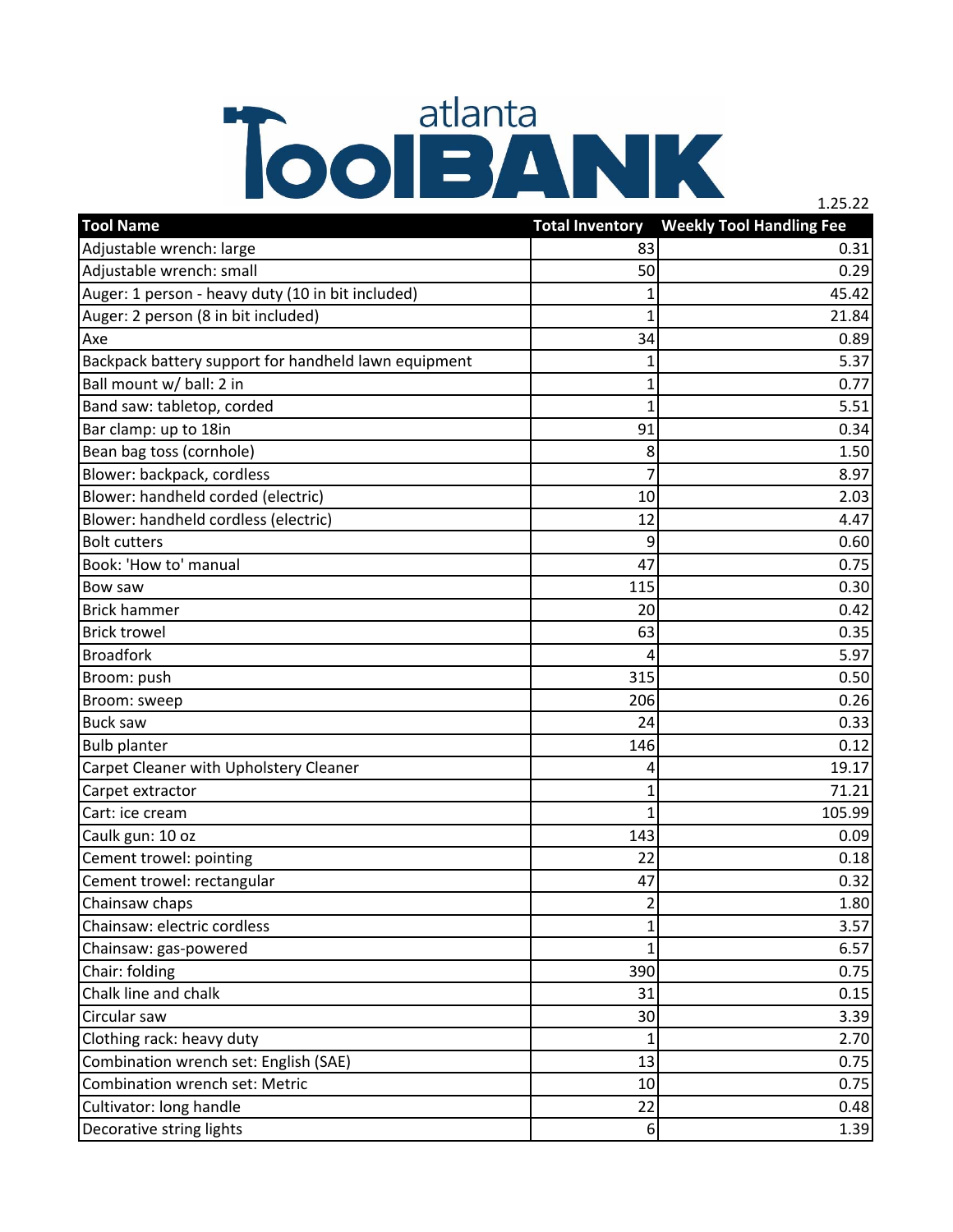| Demolition bar: 36 in                        | 19             | 0.63  |
|----------------------------------------------|----------------|-------|
| Demolition/rotary hammer kit                 |                | 22.05 |
| Digging bar                                  | 8              | 0.96  |
| Dirt tamper                                  | 37             | 0.95  |
| Drill press: bench mount                     | 1              | 3.87  |
| Drill: corded                                | 80             | 1.50  |
| Drill: cordless                              | 122            | 5.25  |
| Drill: drywall screwgun (corded)             |                | 2.37  |
| Drop cloth: canvas                           | 118            | 0.45  |
| Drywall square: 48 in                        | 12             | 0.36  |
| Drywall trowel: narrow 5-8in                 | 76             | 0.18  |
| Drywall trowel: wide 10-12in                 | 40             | 0.22  |
| Dust pan                                     | 90             | 0.14  |
| Ear mufflers                                 | 52             | 0.30  |
| Edger: gas                                   | 3              | 8.37  |
| Edger: manual                                | 11             | 0.51  |
| Edger: rotary                                | 13             | 0.90  |
| Electrostatic sprayer: cordless              |                | 12.87 |
| Extension cord: 25 ft                        | 110            | 0.57  |
| Extension cord: 50 ft                        | 161            | 0.75  |
| Extension cord: 100 ft                       | 59             | 1.20  |
| Extension pole: 4ft                          | 365            | 0.18  |
| Face mask: washable fabric (donated)         | 7530           | 0.00  |
| Fan: box or pedestal                         | 12             | 0.60  |
| Fan: commercial pedestal                     | 9              | 24.00 |
| Fan: drum                                    |                | 5.10  |
| Fan: pedestal                                | 4              | 6.42  |
| Floor buffer: electric high speed            | 2              | 36.00 |
| Floor scraper                                | 39             | 0.43  |
| Furniture dolly                              | 19             | 0.60  |
| Generator: 4500w / 240v                      | $\overline{2}$ | 50.97 |
| Generator: Honda 1600w rated/inverter - 120v | 7              | 29.97 |
| Generator: Honda 2600w rated - 120v          | 3              | 43.17 |
| Generator: Honda 4500 w rated - 120/240v     | 2              | 64.47 |
| Generator: parallel cables                   | 1              | 1.20  |
| Giant Jenga                                  | 2              | 1.50  |
| Grinder: 4 1/2 in wheel                      | 4              | 2.22  |
| Hack saw                                     | 35             | 0.30  |
| Hammer drill: corded                         |                | 4.80  |
| Hammer: 2-4 lb demolition                    | 65             | 0.52  |
| Hammer: framing                              | 63             | 0.40  |
| Hammer: standard claw                        | 438            | 0.22  |
| Hand cultivator                              | 289            | 0.12  |
| Hand cultivator / hoe combo                  | 13             | 0.33  |
| Hand sander (sheetrock)                      | 30             | 0.19  |
| Hand sanitizing stand                        | 11             | 3.00  |
| Hand trowel                                  | 714            | 0.12  |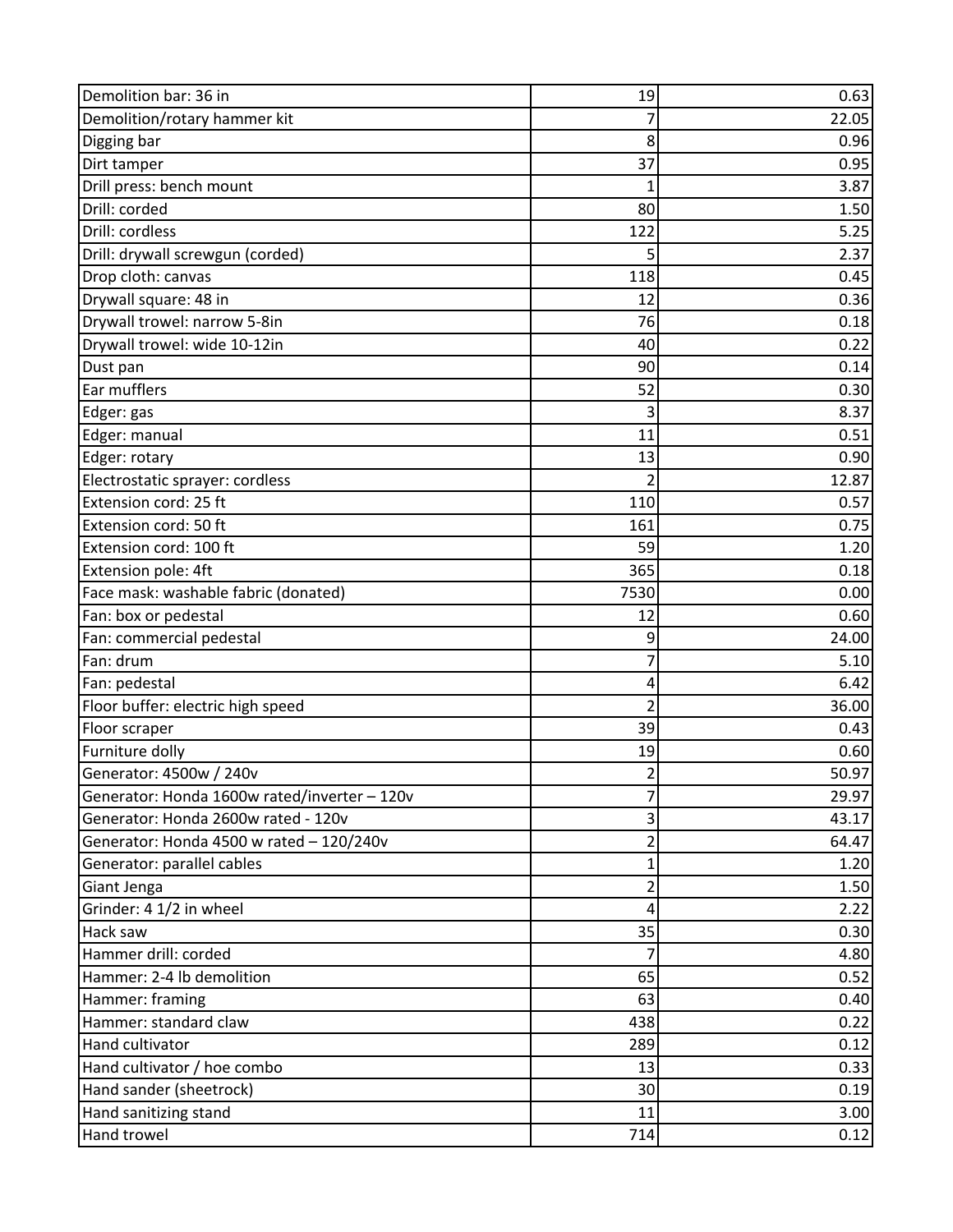| Hand trowel: with cutting edge            | 56           | 0.60  |
|-------------------------------------------|--------------|-------|
| Hand truck: standard                      | 33           | 1.47  |
| Hand weeder                               | 151          | 0.09  |
| Hard hat: chain saw                       | 2            | 1.38  |
| Hard hat: standard                        | 252          | 0.21  |
| Heat gun: electric                        | 17           | 1.20  |
| Heater: standing propane                  | 3            | 5.94  |
| Hedge shears                              | 233          | 0.66  |
| Hedge shears: electric                    | 13           | 1.50  |
| Hedge trimmer: electric cordless          | 8            | 5.97  |
| Hex wrench set: English (SAE)             | 40           | 0.24  |
| Hex wrench set: Metric                    | 30           | 0.24  |
| Hitch lock                                | 2            | 0.90  |
| Hoe: action                               | 68           | 0.52  |
| Hoe: garden                               | 158          | 0.30  |
| Hoe: mini action                          | 9            | 0.32  |
| Hoe: Warren                               | 37           | 0.57  |
| Honeysuckle / privet popper               | 6            | 3.90  |
| Ice chest / cooler                        | 24           | 0.99  |
| Ice chest / cooler: 150 qt                | 12           | 3.00  |
| Impact driver: compact cordless           | 17           | 5.55  |
| Jackhammer: electric                      | 1            | 38.97 |
| Jig saw                                   | 22           | 2.07  |
| Jig saw: cordless                         | 8            | 5.07  |
| Kneepads (pair)                           | 364          | 0.33  |
| Ladder: extension 16 ft                   | 47           | 3.21  |
| Ladder: extension 16 ft compact           | 5            | 4.47  |
| Ladder: extension 24 ft                   | 21           | 5.67  |
| Ladder: Little Giant Multipurpose 17      | 16           | 11.99 |
| Ladder: step 4 ft                         | 44           | 1.52  |
| Ladder: step 6 ft                         | 70           | 1.77  |
| Ladder: step 8 ft                         | 50           | 2.46  |
| Ladder: step 10 ft                        |              | 6.21  |
| Ladder: step 12 ft                        | 9            | 9.00  |
| Lawn mower: reel / push                   | 1            | 2.70  |
| Lawnmower: electric cordless - heavy duty | 9            | 16.47 |
| Lawnmower: riding, 46in deck, gas         | $\mathbf{1}$ | 56.97 |
| LED Work Light                            | 20           | 2.10  |
| Level: 2ft                                | 101          | 0.33  |
| Level: 4ft                                | 89           | 0.48  |
| Level: 6ft                                | 9            | 1.32  |
| Level: post                               | 28           | 0.12  |
| Level: torpedo                            | 147          | 0.12  |
| Line striping machine                     |              | 3.90  |
| Lopper                                    | 245          | 0.80  |
| Magnetic pickup tool                      | 2            | 0.30  |
| Magnetic pickup tool: wheeled             | 1            | 0.84  |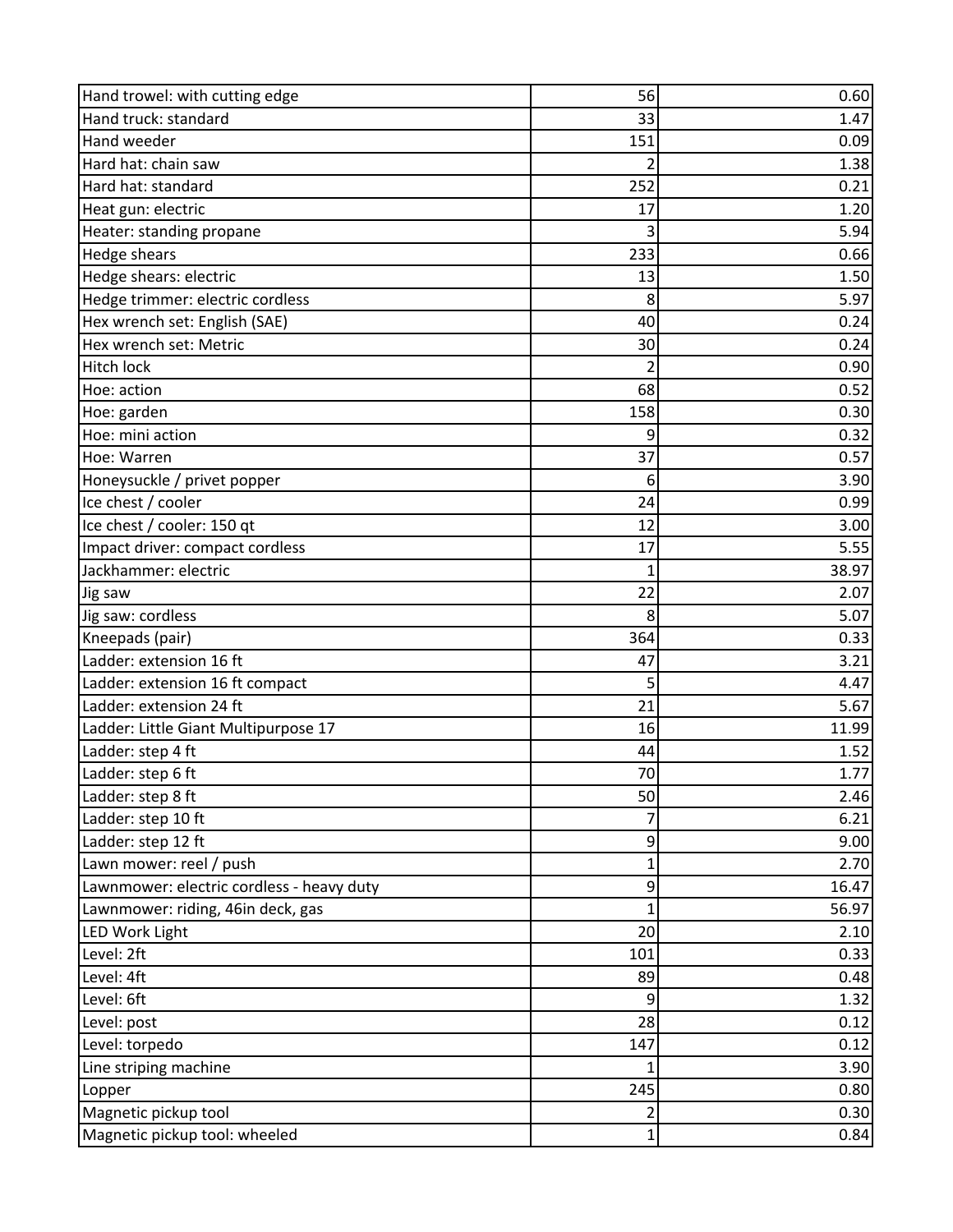| Mallet: rubber                           | 78           | 0.15  |
|------------------------------------------|--------------|-------|
| McLeod tool                              | 11           | 1.20  |
| Measuring wheel                          | 10           | 0.96  |
| Mitre saw (and mitre box)                | 54           | 0.40  |
| Mitre saw: compound chop                 | 16           | 6.57  |
| Mitre saw: compound chop - 120V cordless | 1            | 13.26 |
| Mitre saw: compound sliding              | 5            | 11.37 |
| Mitre saw: stand                         | 7            | 5.97  |
| Mixing tub                               | 45           | 0.12  |
| Mortar hoe                               | 72           | 0.90  |
| Mud tray                                 | 67           | 0.13  |
| Mulcher/shredder: leaf, corded           | 1            | 3.16  |
| Nail apron (cloth)                       | 212          | 0.06  |
| Oscillating multi-tool: cordless         | 3            | 5.07  |
| PA system: large (~600 watts)            | 1            | 29.97 |
| PA system: small (~200 watts)            | 3            | 12.00 |
| Padlock                                  | 8            | 0.30  |
| Paint can hook                           | 79           | 0.06  |
| Paint can key                            | 610          | 0.03  |
| Paint scraper                            | 171          | 0.24  |
| Paint scraper: 5-in-1 tool               | 39           | 0.18  |
| Paint tray                               | 224          | 0.11  |
| Pallet jack                              | $\mathbf{1}$ | 11.97 |
| Pick axe: cutter mattock                 | 32           | 0.90  |
| Pick axe: mini pick mattock              | 13           | 0.47  |
| Pick axe: pick mattock                   | 73           | 0.96  |
| Pipe wrench: large                       | 38           | 0.33  |
| Pipe wrench: small                       | 16           | 0.24  |
| Pitchfork: 4-tine digging fork           | 120          | 0.75  |
| Pitchfork: long handle                   | 101          | 1.05  |
| Pitchfork: short D-handle                | 7            | 0.75  |
| Plastic bucket: 2.5 qt                   | 208          | 0.05  |
| Plastic bucket: 5 gal                    | 344          | 0.15  |
| Plastic bucket: 5 qt                     | 86           | 0.08  |
| Plexiglass partition                     | 17           | 3.30  |
| Pliers: channel lock                     | 120          | 0.39  |
| Pliers: needle nose                      | 212          | 0.27  |
| Pliers: regular                          | 93           | 0.18  |
| Pliers: vise grip                        | 55           | 0.39  |
| Pole sander - head only                  | 16           | 0.42  |
| Pole saw: electric cordless              | 3            | 2.97  |
| Pole saw: manual                         | 20           | 1.20  |
| Post driver                              | 4            | 0.78  |
| Post hole digger                         | 256          | 0.75  |
| Power strip (6 outlets)                  | 242          | 0.09  |
| Pressure washer: electric                | 8            | 5.40  |
| Projector                                | $\mathbf 1$  | 13.35 |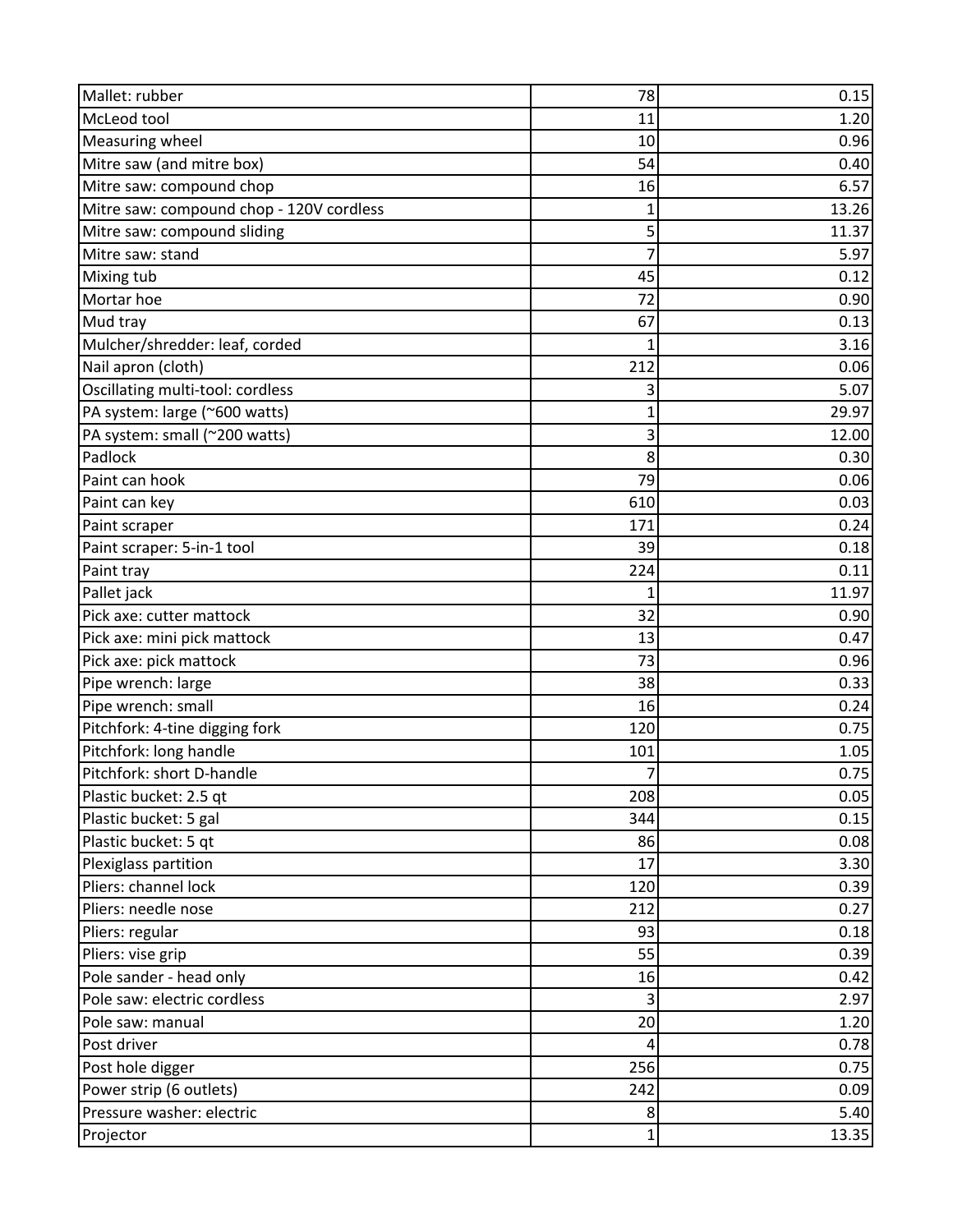| Projector screen                    | $\mathbf{1}$   | 4.50   |
|-------------------------------------|----------------|--------|
| Pruner (hand-held)                  | 278            | 0.51   |
| Pruning saw: folding                | 120            | 0.60   |
| Pulaski axe                         | 8              | 1.14   |
| Pump: trash                         |                | 45.78  |
| Pump: trash, hose kit               | 1              | 4.63   |
| Putty knife: 1-2in wide             | 202            | 0.18   |
| Putty knife: 3-4in wide             | 213            | 0.21   |
| Rake: asphalt / landscaping         | 3              | 1.11   |
| Rake: bow / iron                    | 606            | 0.45   |
| Rake: fire                          | 12             | 1.35   |
| Rake: leaf                          | 323            | 0.37   |
| Rake: thatch                        | 11             | 0.90   |
| Ratchet strap                       | 97             | 0.30   |
| Reciprocating saw: corded           | 15             | 2.97   |
| Reciprocating saw: cordless         | 9              | 5.85   |
| Recycling container: bottle and can | 26             | 1.80   |
| Rigamajig                           | $\overline{2}$ | 108.15 |
| Riveter                             | 25             | 0.30   |
| Roller cage: 4in                    | 142            | 0.05   |
| Roller cage: 9in                    | 1294           | 0.11   |
| Rubber boots                        | 73             | 0.49   |
| Safety cone                         | 195            | 0.40   |
| <b>Safety Flag</b>                  | 10             | 0.13   |
| Safety glasses: standard            | 2523           | 0.18   |
| Safety glasses: tinted              | 289            | 0.18   |
| Safety vest                         | 806            | 0.23   |
| Sander: belt                        | 4              | 3.00   |
| Sander: belt/disc, tabletop         | 1              | 3.70   |
| Sander: finishing electric          | 9              | 2.40   |
| Sander: palm - square pad           | 15             | 1.20   |
| Sanding block                       | 84             | 0.15   |
| Sandwich board                      | 19             | 1.75   |
| Sawhorse: single                    | 101            | 0.45   |
| <b>Scissors</b>                     | 35             | 0.11   |
| Screwdriver: flat head              | 698            | 0.12   |
| Screwdriver: phillips head          | 639            | 0.12   |
| Scrub brush                         | 211            | 0.12   |
| Sheetrock saw                       | 25             | 0.22   |
| Shop vac: standard                  | 13             | 2.52   |
| Shop vac: wet vacuum                |                | 2.97   |
| Shovel: groundbreaking              | 20             | 0.60   |
| Shovel: roofing                     | 24             | 0.67   |
| Shovel: round head                  | 747            | 0.45   |
| Shovel: snow                        | 5              | 0.39   |
| Shovel: square head                 | 512            | 0.45   |
| Shovel: square short d-handle       | 37             | 0.45   |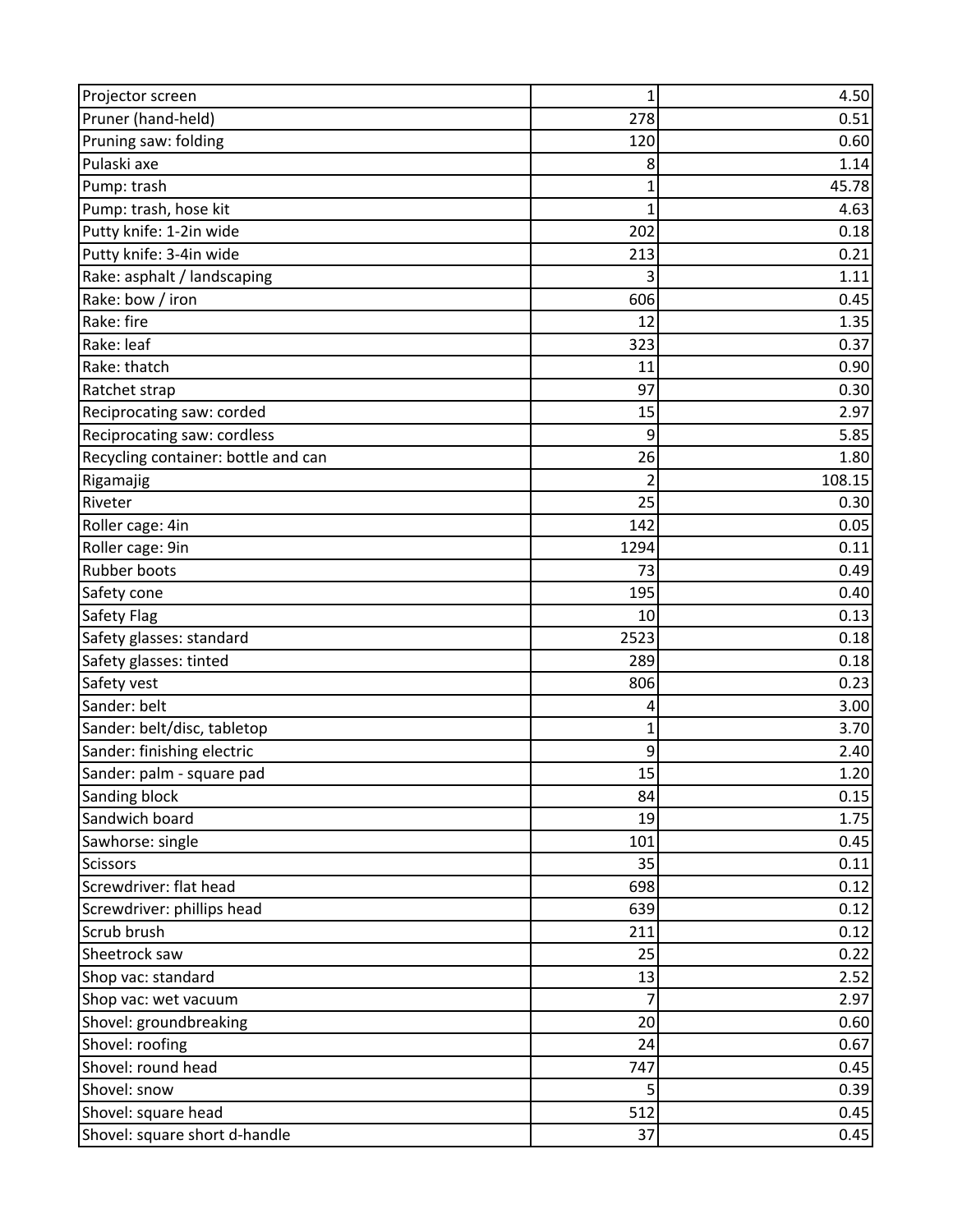| Shovel: wide mouth                        | 36             | 0.69  |
|-------------------------------------------|----------------|-------|
| Sledgehammer                              | 46             | 0.69  |
| <b>Social Distancing Markers</b>          | 50             | 0.06  |
| Socket set                                | 25             | 1.02  |
| Spade: drain / trenching                  | 173            | 0.75  |
| Spade: round head                         | 66             | 0.45  |
| Spade: square head                        | 98             | 0.45  |
| Spray nozzle (for hose)                   | 79             | 0.15  |
| Square: 12in                              | 13             | 0.12  |
| Square: 24in                              | 59             | 0.25  |
| Square: adjustable 12in                   | 36             | 0.19  |
| Square: speed                             | 80             | 0.21  |
| Squeegee: floor                           | 16             | 0.58  |
| Squeegee: window                          | 55             | 0.44  |
| Staple gun: electric                      |                | 0.88  |
| Staple gun: manual                        | 73             | 0.49  |
| Steel chain with locks - 20 ft            | 3              | 2.79  |
| Stone chisel: narrow                      | 79             | 0.16  |
| Stone chisel: wide                        | 61             | 0.34  |
| Stud sensor                               | 2              | 0.66  |
| Survey tape: 100ft                        | 45             | 0.51  |
| Swing blade / weedcutter                  | 58             | 0.51  |
| Table saw: portable                       | $\mathfrak{p}$ | 9.00  |
| Table: folding - 30 in x 6 ft             | 172            | 1.74  |
| Table: folding - high top round           | 28             | 1.35  |
| Tablecloth: 6 ft                          | 75             | 0.51  |
| Tape measure: 25ft                        | 577            | 0.27  |
| Tarp: landscaping                         | 552            | 0.25  |
| Telescope pole: 8ft                       | 50             | 0.37  |
| Tent weight: solid disk                   | 14             | 1.08  |
| Tent: (heavy duty 10'x10') pop-up folding | 32             | 6.57  |
| Tent: pop-up folding                      | 6              | 4.47  |
| Thermometer: no-contact, infrared         | 14             | 3.00  |
| Tiller: medium duty - front tine          | 3              | 13.27 |
| Tiller: mini, gas                         | $\overline{2}$ | 8.97  |
| Tin snips / aviator snips                 | 91             | 0.39  |
| Tool pouch / belt                         | 20             | 0.60  |
| Tractor attachment: bed shaper            |                | 14.85 |
| Tractor attachment: buddy cart            |                | 17.85 |
| Tractor attachment: chipper / shredder    | 1              | 52.50 |
| Tractor attachment: combo mower           | 1              | 44.55 |
| Tractor attachment: dozer blade           | 1              | 17.70 |
| Tractor attachment: flail mower           | 3              | 67.35 |
| Tractor attachment: power harrow          | 1              | 69.00 |
| Tractor attachment: root digger           | $\overline{2}$ | 3.90  |
| Tractor attachment: rotary plow           | $\overline{2}$ | 44.25 |
| Tractor attachment: tiller                | 1              | 22.50 |